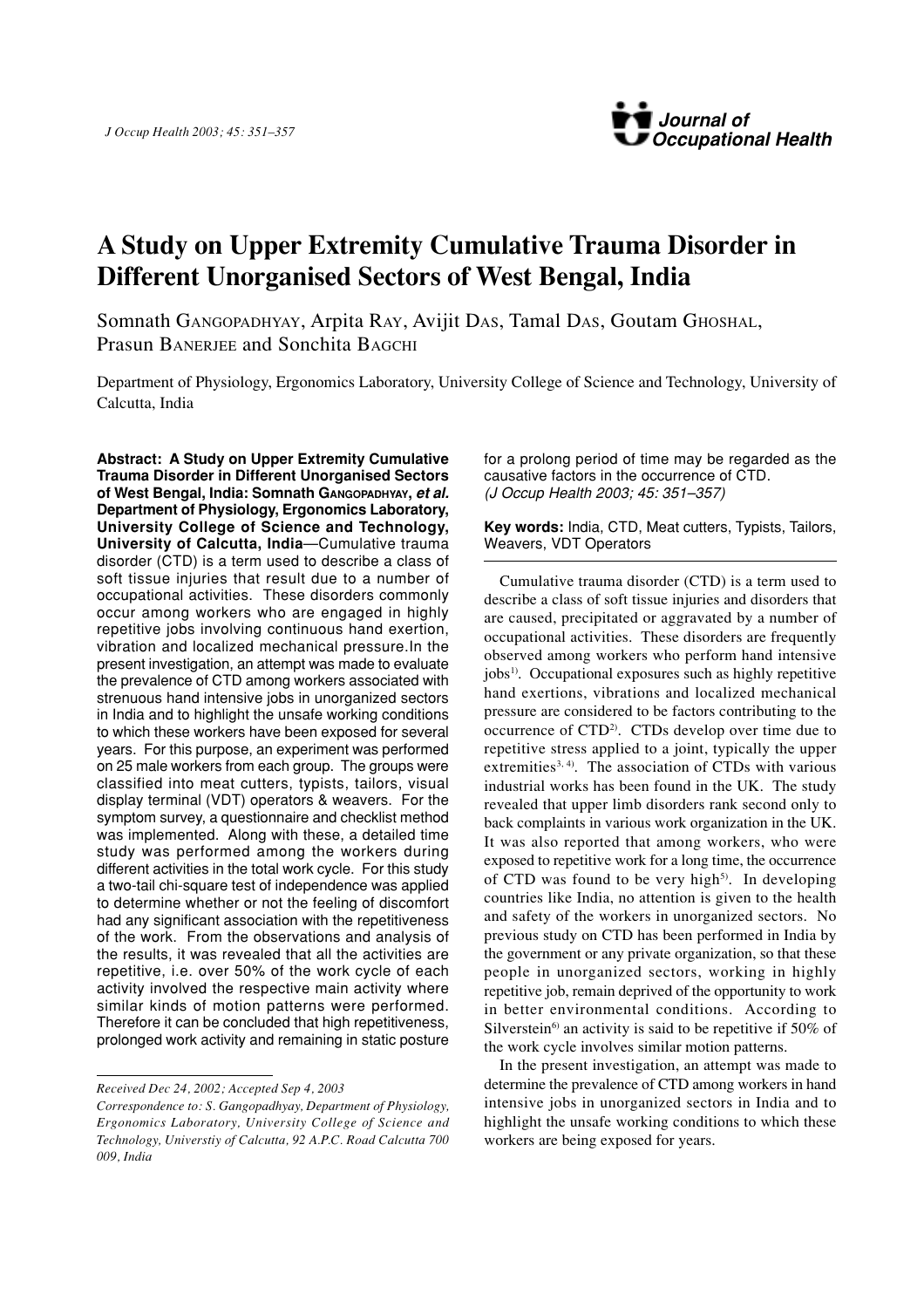*Selection of Subjects*: In this study, the experiment was performed on 5 different groups of workers, each group contains 25 male workers, viz.

Meat Cutters, Typists, Tailors, Visual Display Terminal (VDT) Operators and Weavers.

To avoid selection bias, all the workers in each group were selected randomly from different areas of West Bengal. In our random selection, we did not find any worker who had less than one year's experience.

*Questionnaire Study*: A questionnaire was developed and applied which included a number of questions emphasizing individual details, type of work, CTD symptoms, work posture, Multi-Method Ergonomic Review Technique (MMERT), etc., to investigate the feeling of discomfort. MMERT is a subjective scaling method ranging from 0 to 5 where each digit represents a statement mentioned below:

0-Do not know the answer to the question Or Not applicable;

- 1-Strongly Disagree;
- 2-Disagree;
- 3-Neither Agree nor Disagree;
- 4-Agree;
- 5-Strongly Agree.

In our present study this type of questionnaire was applied to evaluate the general physical activity, task variety and working environment of the workers.

A study on repetitiveness included the analysis of time and motion in work. Total time taken for a particular job (for example, meat cutting, tailoring, typing, VDT operation and weaving) was recorded. Different activities that constitute that particular job were also recorded. The time taken for the completion of each activity was noted. The main activity was considered to be that activity which occupied more than 50% of total time. The result will confirm the repetitiveness of the work.

*Subjective Symptoms in the Musculo-skeletal System*: In this part of the questionnaire the participants were interviewed about any kind of discomfort felt in the body, such as the hand, wrist, upper arm, lower arm, lower extremities, etc. The intensity of pain or discomfort was measured by utilizing the body part discomfort (BPD) scale<sup>7)</sup>. The rating of each body part on a scale from 1 to 10 was done to indicate the level of discomfort. Workers with no such feeling of discomfort were not included in this rating.

*Checklist Fundamentals*: A checklist was structured to utilize 5 categories of ergonomic risk factors associated with CTDs *i.e.* repetitiveness, local mechanical stress, forceful exertions, awkward posture, defective tool use<sup>2)</sup>.

*Statistical Analysis*: A proper statistical method was used to find out the association between feeling of discomfort and repetitiveness of work. For this study a two-tailed chi-square test of independence was applied to determine whether or not the feeling of discomfort had any significant association with the repetitiveness of the work. The frequencies of paired observations were first arranged into a  $2 \times 2$  contingency table showing the combined distribution of the variables. Yates' correction was applied wherever required. The computed  $\chi^2$  was next compared with the critical  $\chi^2$  value for the chosen level of significance  $(p<0.05)^9$ .

## **Results**

From the analysis of the questionnaire, results are developed in tabular forms. Table 1 represents the average years of experience of the workers engaged in individual occupations. Most of the meat-cutters, tailors, typists, VDT operators and weavers have been working for more than 10 yr. The mean duration of work per day as well as the number of working days in a week are shown in Table 2. The average working hours per day of the weavers are 10 h and for the meat cutters and tailors more than 10 h. In the case of typists and VDT operators the working hours are more than 7 h per day. The working days in a week are found to be 6 d for all the subjects, excepting the weavers who worked the entire week. Table 3 represents the feeling of discomfort (any level of discomfort according to the BPD scale) as well as no feeling of discomfort of the workers. Eighty percent (80%) of the meat cutters, 84% of both the tailors and typists, 88% of the VDT operators and 92% of the weavers reported feeling discomfort. The feeling of discomfort in different body parts in each individual group of workers is shown in Table 4. It is observed that the feeling of discomfort in different body parts varied among the workers. In the

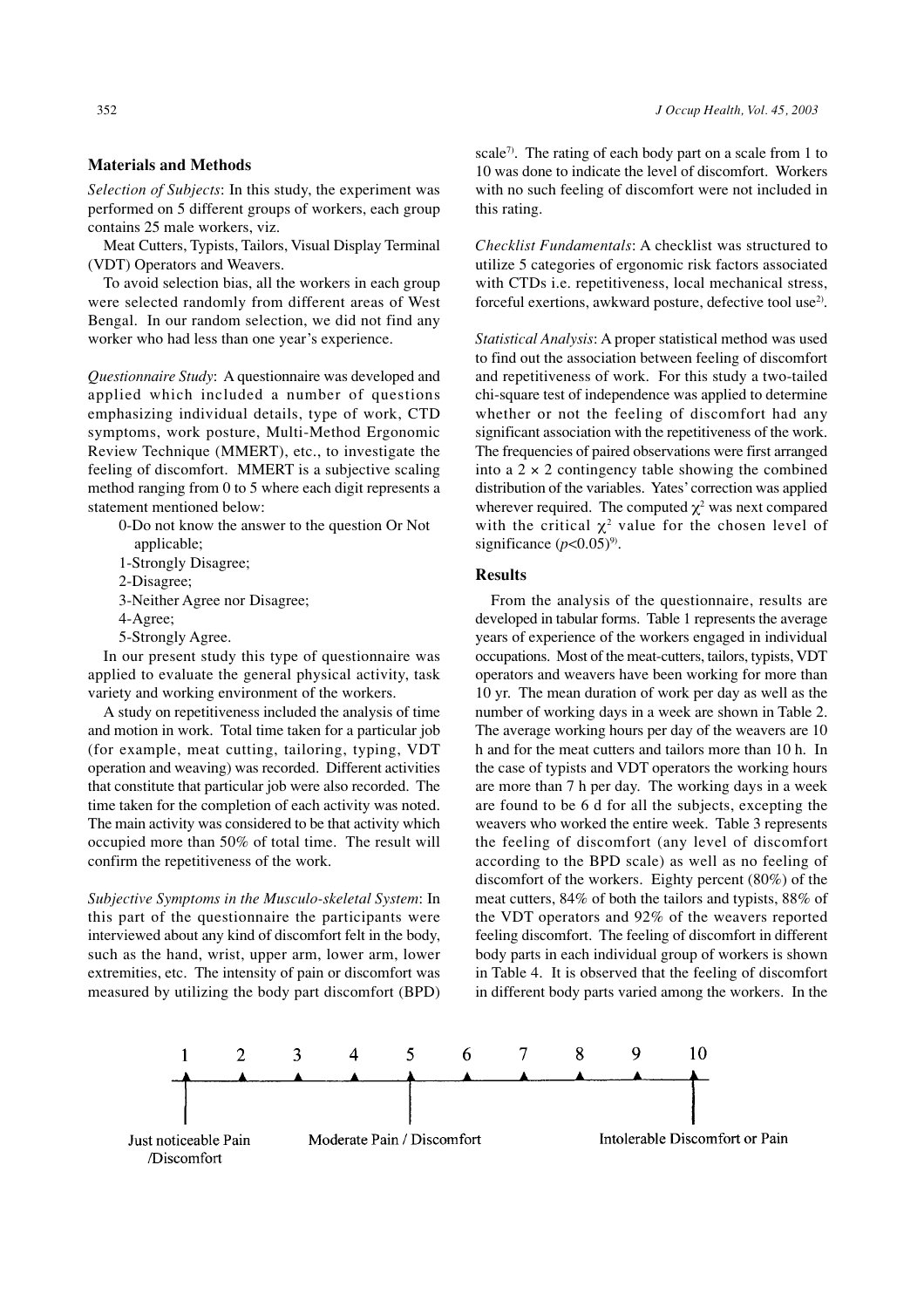| Occupation           | Age $(\pm SD)$    | $1-5$ yr    | $6-10$ yr    | $>10 \text{ yr}$ |
|----------------------|-------------------|-------------|--------------|------------------|
| Meat cutters         | 41.9 $(\pm 6.84)$ | 2 $(8.0\%)$ | 5 $(20.0\%)$ | 18 (72.0%)       |
| Tailors              | 42.1 $(\pm 7.71)$ | 2 $(8.0\%)$ | $10(40.0\%)$ | 13 $(52.0\%)$    |
| Typists              | 45.9 $(\pm 5.83)$ | $3(12.0\%)$ | $5(20.0\%)$  | 17 $(68.0\%)$    |
| <b>VDT</b> Operators | 49.3 $(\pm 4.85)$ | $(4.0\%)$   | $5(20.0\%)$  | 19 $(76.0\%)$    |
| Weavers              | 35.7 $(\pm 6.38)$ | 2 $(8.0\%)$ | $8(32.0\%)$  | $15(60.0\%)$     |

**Table 1.** Mean age and average years of experience

**Table 2.** Mean duration of work per day and average number of working days in a week

| Occupation           | Duration of work<br>per day (in hours) |           | Number of working days<br>in a week |
|----------------------|----------------------------------------|-----------|-------------------------------------|
|                      | Mean                                   | <b>SD</b> |                                     |
| Meat cutters         | 10.4                                   | $\pm 2.1$ | 6                                   |
| Tailors              | 10.4                                   | ± 1.0     | 6                                   |
| <b>Typists</b>       | 7.4                                    | $\pm$ 1.1 | 6                                   |
| <b>VDT</b> Operators | 8.0                                    | $\pm$ 1.1 | 6                                   |
| Weavers              | 10.0                                   | $\pm$ 1.3 | 7                                   |

**Table 3.** Discomfort and no discomfort feeling in the workers

|               | Meat cutters | <b>Tailors</b> | <b>Typists</b> | <b>VDT</b> Operators | Weavers  |
|---------------|--------------|----------------|----------------|----------------------|----------|
| Discomfort    | $20(80\%)$   | 21(84%)        | 21(84%)        | 22 (88%)             | 23(92%)  |
| No Discomfort | $5(20\%)$    | 4(16%)         | 4(16%)         | $3(12\%)$            | 2 $(8%)$ |

| Body parts | Meat cutters  | Tailors      | <b>Typists</b> | <b>VDT</b> Operators | Weavers       |
|------------|---------------|--------------|----------------|----------------------|---------------|
| Neck       | NIL.          | NIL.         | NIL.           | 19 (86.4%)           | NIL.          |
| Shoulder   | NIL           | 2 $(9.5\%)$  | $6(28.6\%)$    | $15(68.2\%)$         | $8(34.8\%)$   |
| Upper arm  | 12 $(60.0\%)$ | NIL.         | 2 $(9.5\%)$    | 5(22.7%)             | $10(43.5\%)$  |
| Lower arm  | 11 $(55.0\%)$ | NIL.         | NIL.           | NIL.                 | NIL.          |
| Wrist      | $15(75.0\%)$  | $4(19.1\%)$  | $7(33.3\%)$    | $12(54.6\%)$         | 18 (78.3%)    |
| Hand       | 15 (75.0%)    | $4(19.1\%)$  | $6(28.6\%)$    | $12(54.6\%)$         | 19 $(82.6\%)$ |
| Fingers    | $15(75.0\%)$  | NIL.         | NIL.           | NIL.                 | $3(13.0\%)$   |
| Upper back | <b>NIL</b>    | 2 $(9.5\%)$  | $8(38.1\%)$    | $7(31.8\%)$          | 2 $(8.7\%)$   |
| Low back   | NIL.          | $17(81.0\%)$ | 13 (61.9%)     | $13(59.1\%)$         | 5(21.7%)      |

Percentages of total number of workers having feelings of discomfort are shown in parenthesis.

case of the meat cutters the feeling of discomfort mostly involve the wrist (75%), hand (75%) and fingers (75%). In the case of the tailors maximum discomfort occurs in the lower back (81%). The typists also suffer mostly from lower back discomfort (61.9%). It is noted that the VDT operators largely suffered from discomfort affecting the neck (86.4%). In case of the weavers maximum discomfort occur in the hand (82.6%) region. Table 5 shows the types of discomfort, mainly pain, numbness, swelling and stiffness, experienced by the workers engaged in their respective occupations. It is revealed that all the workers mostly complained of pain only in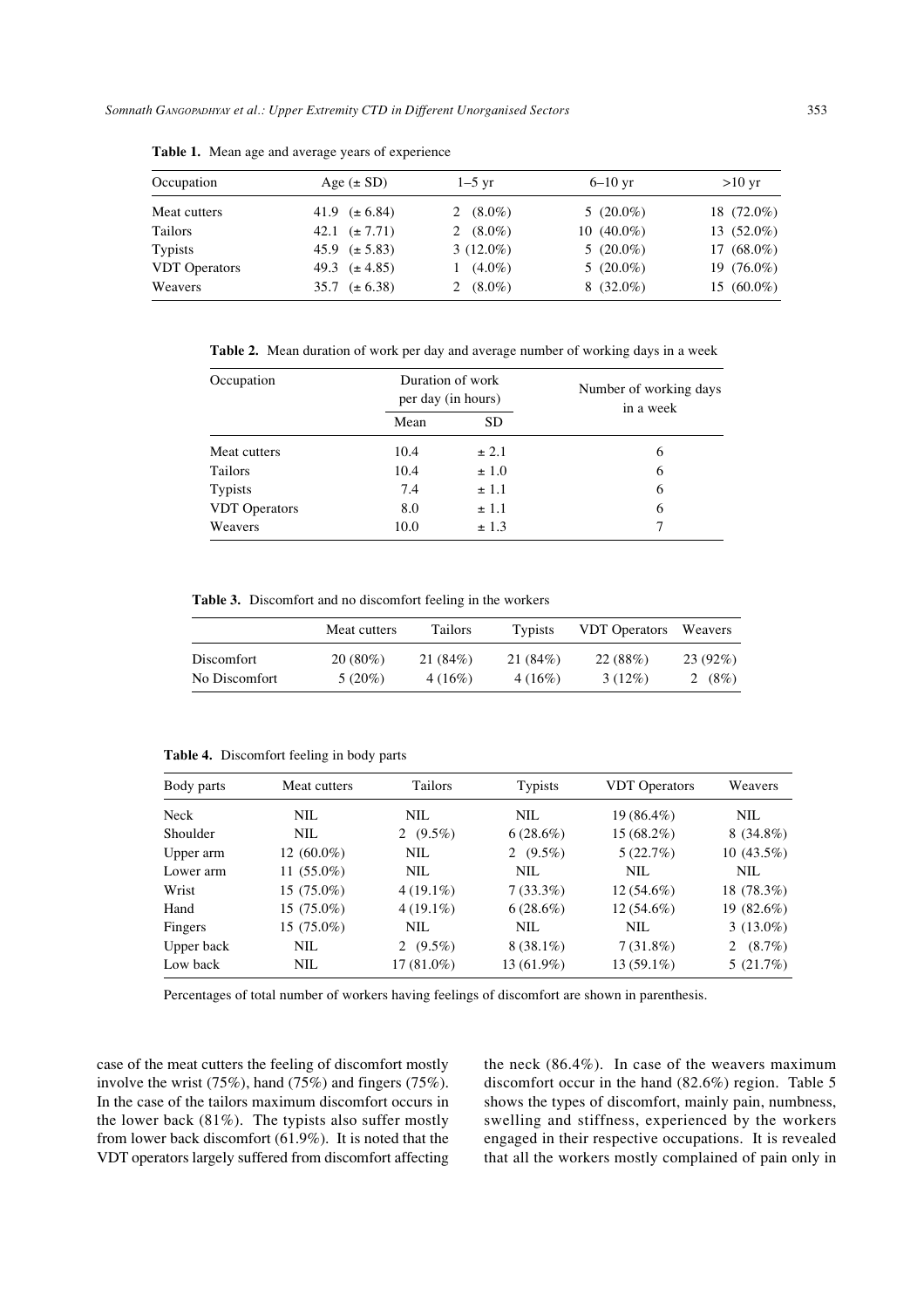| Types of discomfort | Meat cutters  | Tailors     | <b>Typists</b> | <b>VDT</b> Operators | Weavers      |
|---------------------|---------------|-------------|----------------|----------------------|--------------|
| Pain                | $15(75.0\%)$  | 17(81.0%)   | $13(61.9\%)$   | 18 (81.8%)           | $17(73.9\%)$ |
| <b>Numbness</b>     | $8(40.0\%)$   | NIL         | $4(19.0\%)$    | $(4.5\%)$            | $6(26.1\%)$  |
| Swelling            | $8(40.0\%)$   | NIL         | NIL            | 5(22.7%)             | $3(13.0\%)$  |
| <b>Stiffness</b>    | 11 $(55.0\%)$ | $5(23.8\%)$ | $5(23.8\%)$    | 5(22.7%)             | $7(30.4\%)$  |

**Table 5.** Responses on different types of discomfort feelings

Percentages of total number of workers having feelings of discomfort are shown in parenthesis.

Table 6. Repetitiveness in main activity in different occupations

| Occupation           | Main activity | Time taken<br>(in sec) |           | Total time taken in<br>one work cycle (sec) |        | Repetitive/<br>Non-repetitive |
|----------------------|---------------|------------------------|-----------|---------------------------------------------|--------|-------------------------------|
|                      |               | Mean                   | <b>SD</b> | Mean                                        | SD     |                               |
| Meat cutters         | Chopping      | 45.5                   | ± 13.2    | 76.9                                        | ± 13.6 | R                             |
| <b>Tailors</b>       | Sewing        | 35.0                   | ± 21.2    | 58.4                                        | ± 29.7 | R                             |
| <b>Typists</b>       | Typing        | 48.0                   | ± 14.4    | 63.8                                        | ± 15.4 | R                             |
| <b>VDT</b> Operators | Data entry    | 40.0                   | ± 27.8    | 67.1                                        | ± 26.4 | R                             |
| Weavers              | Weaving       | 369.0                  | ± 8.0     | 522.0                                       | ± 6.5  | R                             |

*Time Taken*: This means the time required to perform the main activity which is a part of a single work cycle. *Total Time Taken in one Work Cycle*: This means the time spent for the completion of a single work cycle which involves the sequence of activities that are required to perform a job including the main activity.

**Table 7a.** 2 × 2 Contingency table showing relation between repetitiveness of work and feeling of discomfort in meat cutters

| Body                |                                            | Repetitiveness of work              |            |
|---------------------|--------------------------------------------|-------------------------------------|------------|
| discomfort<br>scale | Above $50\% - 70\%$<br>of total work cycle | Above $70\%$<br>of total work cycle | Total (fr) |
| $1 - 5$             | 7 (B)                                      | 1(A)                                | $8(A+B)$   |
| $6 - 10$            | 1(D)                                       | 11 <sub>(C)</sub>                   | $12 (C+D)$ |
| Total (fc)          | $8(B+D)$                                   | $12(A+C)$                           | 20(N)      |

 $\chi^2 = 9.45$  ( $p < 0.05$ )

**Table 7b.** 2 × 2 Contingency table showing relation between repetitiveness of work and feeling of discomfort in tailors

| Body                |                                      | Repetitiveness of work              |            |
|---------------------|--------------------------------------|-------------------------------------|------------|
| discomfort<br>scale | Above 50%–70%<br>of total work cycle | Above $70\%$<br>of total work cycle | Total (fr) |
| $1 - 5$             | 10(B)                                | 2(A)                                | $12(A+B)$  |
| $6 - 10$            | 2(D)                                 | 7 <sub>(C)</sub>                    | $9(C+D)$   |
| Total (fc)          | $12(B+D)$                            | $9(A+C)$                            | 21(N)      |

 $\chi^2$ =5.55 (*p*<0.05)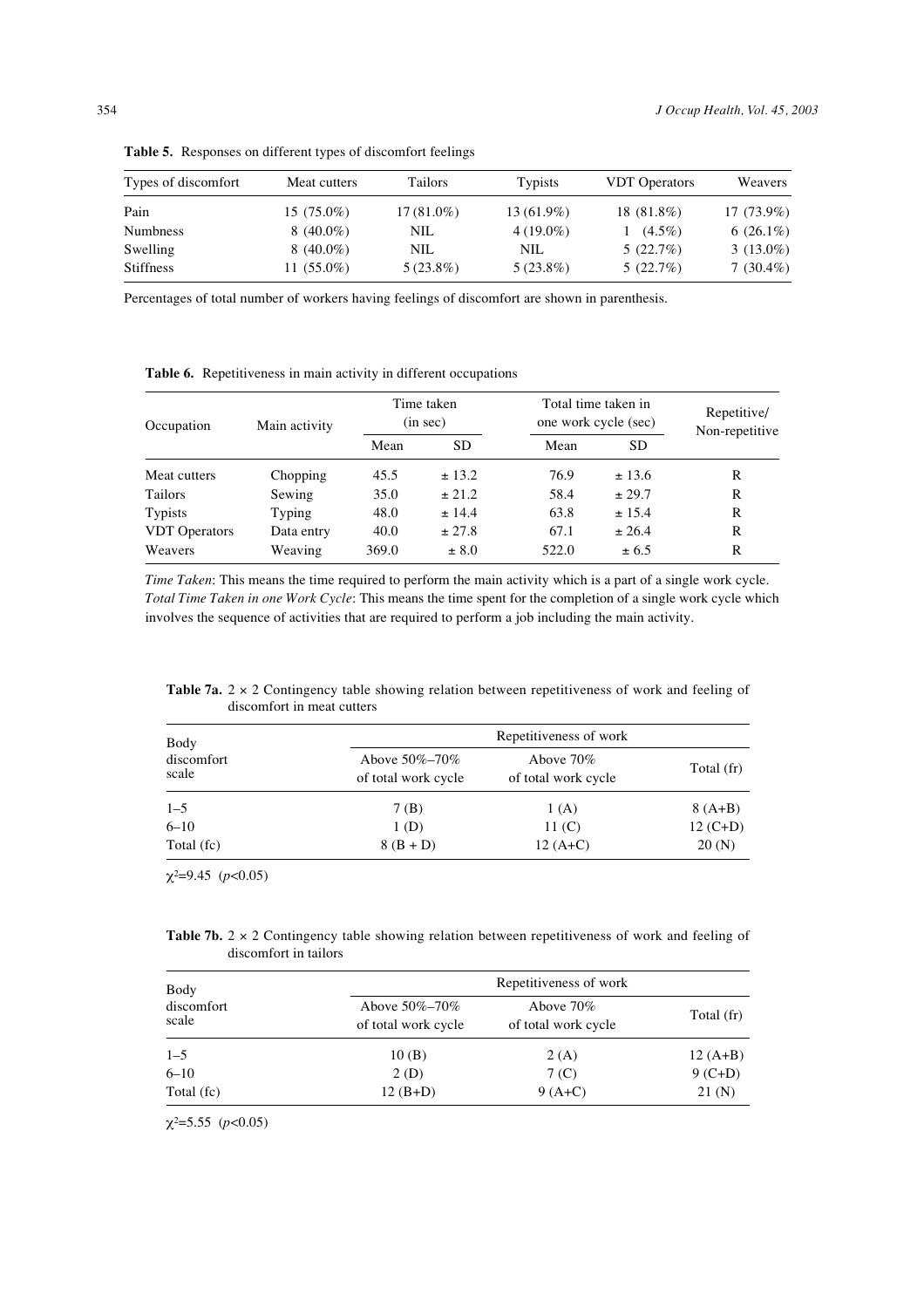| Body                |                                      | Repetitiveness of work              |            |
|---------------------|--------------------------------------|-------------------------------------|------------|
| discomfort<br>scale | Above 50%–70%<br>of total work cycle | Above $70\%$<br>of total work cycle | Total (fr) |
| $1 - 5$             | 6(B)                                 | 2(A)                                | $8(A+B)$   |
| $6 - 10$            | 2(D)                                 | 11 <sub>(C)</sub>                   | $13 (C+D)$ |
| Total (fc)          | $8(B+D)$                             | $13(A+C)$                           | 21(N)      |

Table 7c. 2 × 2 Contingency table showing relation between repetitiveness of work and feeling of discomfort in typists

 $\chi^2$ = 5.15 (*p*<0.05)

**Table 7d.** 2 × 2 Contingency table showing relation between repetitiveness of work and feeling of discomfort in VDT operators

| Body                |                                      | Repetitiveness of work              |            |
|---------------------|--------------------------------------|-------------------------------------|------------|
| discomfort<br>scale | Above 50%–70%<br>of total work cycle | Above $70\%$<br>of total work cycle | Total (fr) |
| $1 - 5$             | 11 $(B)$                             | 2(A)                                | $13(A+B)$  |
| $6 - 10$            | 2(D)                                 | 7 <sub>(C)</sub>                    | $9(C+D)$   |
| Total (fc)          | $13(B+D)$                            | $9(A+C)$                            | 22(N)      |

 $\chi^2$ =6.18 (*p*<0.05)

**Table 7e.** 2 × 2 Contingency table showing relation between repetitiveness of work and feeling of discomfort in weavers

| Body                |                                      | Repetitiveness of work              |            |
|---------------------|--------------------------------------|-------------------------------------|------------|
| discomfort<br>scale | Above 50%-70%<br>of total work cycle | Above $70\%$<br>of total work cycle | Total (fr) |
| $1 - 5$             | 7 (B)                                | 1(A)                                | $8(A+B)$   |
| $6 - 10$            | 1(D)                                 | 14 $(C)$                            | $15 (C+D)$ |
| Total (fc)          | $8(B+D)$                             | $15(A+C)$                           | 23(N)      |

 $\chi^2$ =11.68 (*p*<0.05)

different body parts and the meat-cutters also suffered from stiffness. But few of them complained of numbness and swelling. Repetitiveness of the main activity in all the different occupations is shown in Table 6.

 $2 \times 2$  contingency tables showing the association between repetitiveness of work and discomfort in all the groups are shown in Table 7 (a–e). In each of these tables, the two rows represent the body part discomfort scale ranging 1–5 and 6–10 respectively, whereas the two columns represent the repetitiveness of work involving 50% to 70% and above 70% of the total work cycle, respectively.

## **Discussion**

From the observation of the working conditions of the unorganized sector, it was evident that the workers have to work in a congested work place and in a restricted work area. They work under very poor illumination and are usually exposed to a high noise level around 80–90 dB in daytime because most of the work areas are situated near the roadside. Most of the working groups experienced a high ambient temperature and high humidity level in summer season with a radiant heat level around 40°C.

From the analysis of the results, it was revealed that the meat cutters, tailors, typists, VDT operators and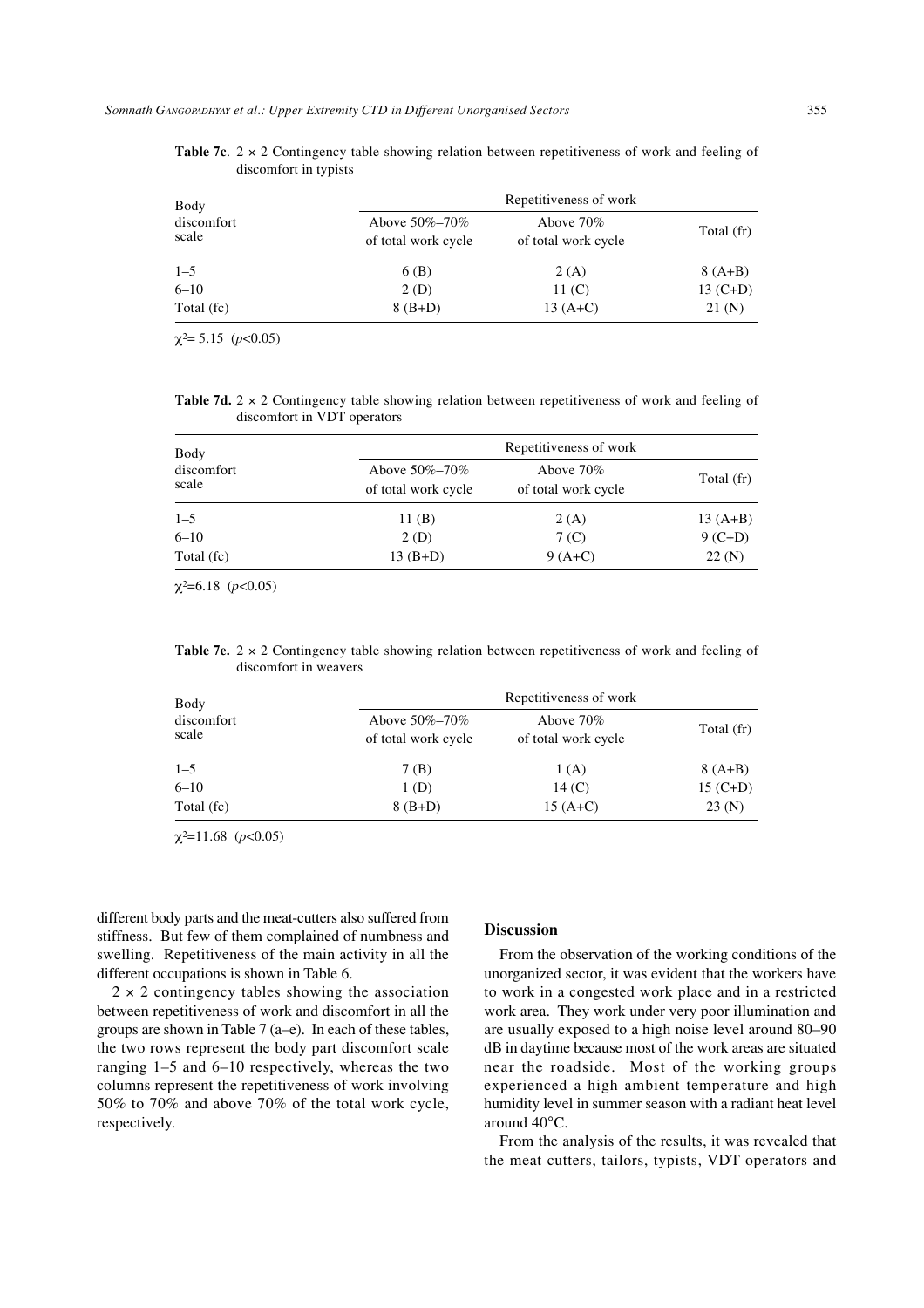weavers have been engaged in their respective occupations ever since they started earning their livelihood. In India the unorganized sectors are not bound to follow the Governmental rules and regulations (i.e., 8 h of work per day with a weekly day off). The workers have a low socio-economic status. They work according to the job demands and more work provides them with the opportunity to earn more. These data clearly indicate that among the sample chosen at random, the majority of the workers have been exposed to the various risk factors for CTD such as forceful exertion and mechanical stress for quite a long period.

It was clearly revealed that most of the workers in all the groups suffered from discomfort in different body parts. This can be attributed to their prolonged working hours, remaining in a constant posture and repetitiveness of the work.

In the case of tailors, sewing machine operation occupies the major portion of the work cycle. In the case of meat cutting activity—a highly repetitive activity non-neutral wrist posture, flexion, extension, forceful exertion with heavy tool use for long periods are the main causes of upper extremity CTD. The heavy chopper they use for long periods is not ergonomically designed, as it causes maximum flexion and extension which leads to CTD. This fact has already been supported by Kurpa and Juntara<sup>8</sup>, who reported that meat cutting has long been associated with the occurrence of CTDs. The data obtained from the work of Marklin and Monrie<sup>10</sup>), revealed that CTDs are highly prevalent amongst meat cutters. In the case of weaving activity, arrangement of thread for these weavers could be regarded as a repetitive activity. It was found that long-term sewing work placed a cumulative load on musculoskeletal structures including the vertebral column<sup>11)</sup>. Many VDT users develop chronic neck, shoulder, arm, wrist and hand pain problems commonly known as repetitive strain injury (RSI), cumulative trauma disorder (CTD) or overuse syndrome (OS), from long hours of repetitive tasks involving extensive keyboard and mouse operation. For VDT userspainful musculoskeletal disorders are a common and major cause of lost productivity, work-related disability and escalating employee health care costs. According to Silverstein<sup>6</sup> an activity is said to be repetitive if 50% of the work cycle involves similar motion patterns. This criterion of repetitiveness was satisfied in this study whereby in all the cases over 50% of their work cycle involved the respective main activity where similar kind of motion patterns were involved.

It was clearly observed from the statistical analysis that there exists a highly significant association between repetitive work and feeling of discomfort in all the groups. High repetitiveness may be regarded as a causative factor for the occurrence of CTD. Prolonged work activity and remaining in a static posture for prolonged periods may

also be related to the occurrence of CTD.

*Recommendations*: Considering the socio-economic status of these workers, the following suggestions were made to improve their working conditions at low cost.

- 1) The work period should be modified, with short rest pauses in their work schedule, which may improve their efficiency.
- 2) Enough flexibility and adjustability should be incorporated in the workplace to allow workers to make postural changes easily.
- 3) Exhaust fans should be installed to decrease the heat load of the work environment.
- 4) Natural ventilation and proper air circulation should be achieved to improve overall ventilation.
- 5) By installing skylights natural illumination in the workplace can be improved.
- 6) Some artificial light sources in the right places should be installed to increase the illumination in the working area.
- 7) Hearing protectors (e.g. earplugs, ear muffs) should be used to check the stress caused due to excessive noise.
- 8) Proper knowledge and education should be provided for the workers for the betterment of their health.

*Acknowledgments*: The authors express their sincere gratitude to all those workers who rendered immense cooperation during the completion of this study.

The authors also like to thank the "All India Council Of Technical Education" (AICTE), New Delhi for their partial financial assistance in this present study.

## **References**

- 1) Armstrong TJ. Ergonomics and cumulative trauma disorders of the hand and wrist.*In*: Hunter JM, Schneider LH, Mackin EJ et al., eds. Rehabilitation and Surgery of the Hand. Philadelphia: Mosby, 1990: 1175–1191.
- 2) WM Keyserling, DS Stetson and BA Silverstein: A checklist for evaluating ergonomic risk factors associated with upper extremity cumulative trauma disorders. Ergonomics 36, 807–831 (1993)
- 3) Putz-Anderson V. Cumulative trauma disorders. London: Taylor & Francis Ltd, 1988.
- 4) KHE Kroemer: Cumulative trauma disorders: their recognition and ergonomic measures to avoid them. Applied Ergonomics 20, 274–280 (1989)
- 5) JM Muggleton, R Allen, and PH Chappel: Hand and arm injuries associated with repetitive manual work in industry: a review of disorders, risk factors and preventive measures. Ergonomics 42, 714–739 (1999)
- 6) BA Silverstein, LJ Fine, and TJ Armstrong: Occupational factors and CTS. American Journal of Industrial Medicine 11, 343–358 (1987)
- LR Jacquelin, G Drury, and LB Richard: A field methodology for the control of musculoskeletal